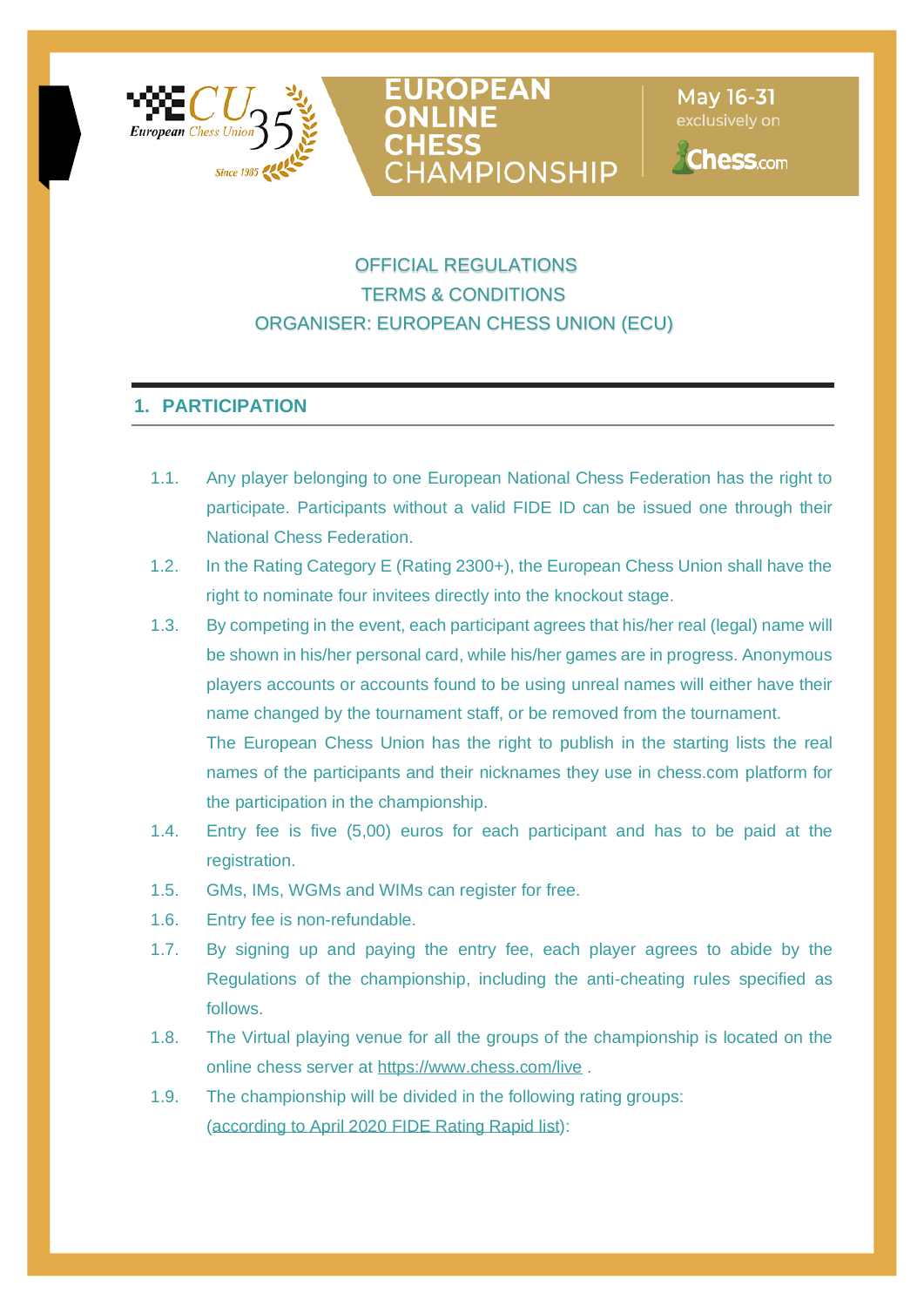Players without a Rapid Rating will be assigned their Blitz Rating/Standard Rating. Unrated players will enter as 1000.

- A. 1000 1400
- B. 1401 1700
- C. 1701 2000
- D. 2001 2300
- E. 2300+

## **2. REGISTRATION**

- 2.1. Registrations and entry fee payments are available online in the chess.com platform through a special form prepared for the competition.
- 2.2. Entry fees will be paid online with Credit or Debit Cards. Group payments (over 20 players) will be available for federations or clubs, through the European Chess Union Bank account or ECU PayPal [\(www.europechess.org\)](http://www.europechess.org/) In such case a list with the names and Fide IDs of the participants and the receipt shall be sent by email to [secretariat@europechess.org](mailto:secretariat@europechess.org)

Bank: Credit Suisse, Postfach 357, CH-6301 Zug Account number: 1835105-42 Holder: European Chess Union National Bank Code: 4835 BIC: CRESCHZZXXX IBAN Code: CH3604835183510542000

- 2.3. Registrations for each rating category will be open till two (2) days before the start of the respective qualification group at 17:00 CEST.
- 2.4. All participants after the registration will be allocated to the ECU Online Central Club: https://www.chess.com/club/european-chess-union and the respective Club for their rating group tournament. Players shall log in to the tournament 1 hour before the start of the 1st round.
- 2.5. The players of the lower rating group who qualified for a higher rating group will be registered to the next level by the tournament staff, so they do not need to realise another registration.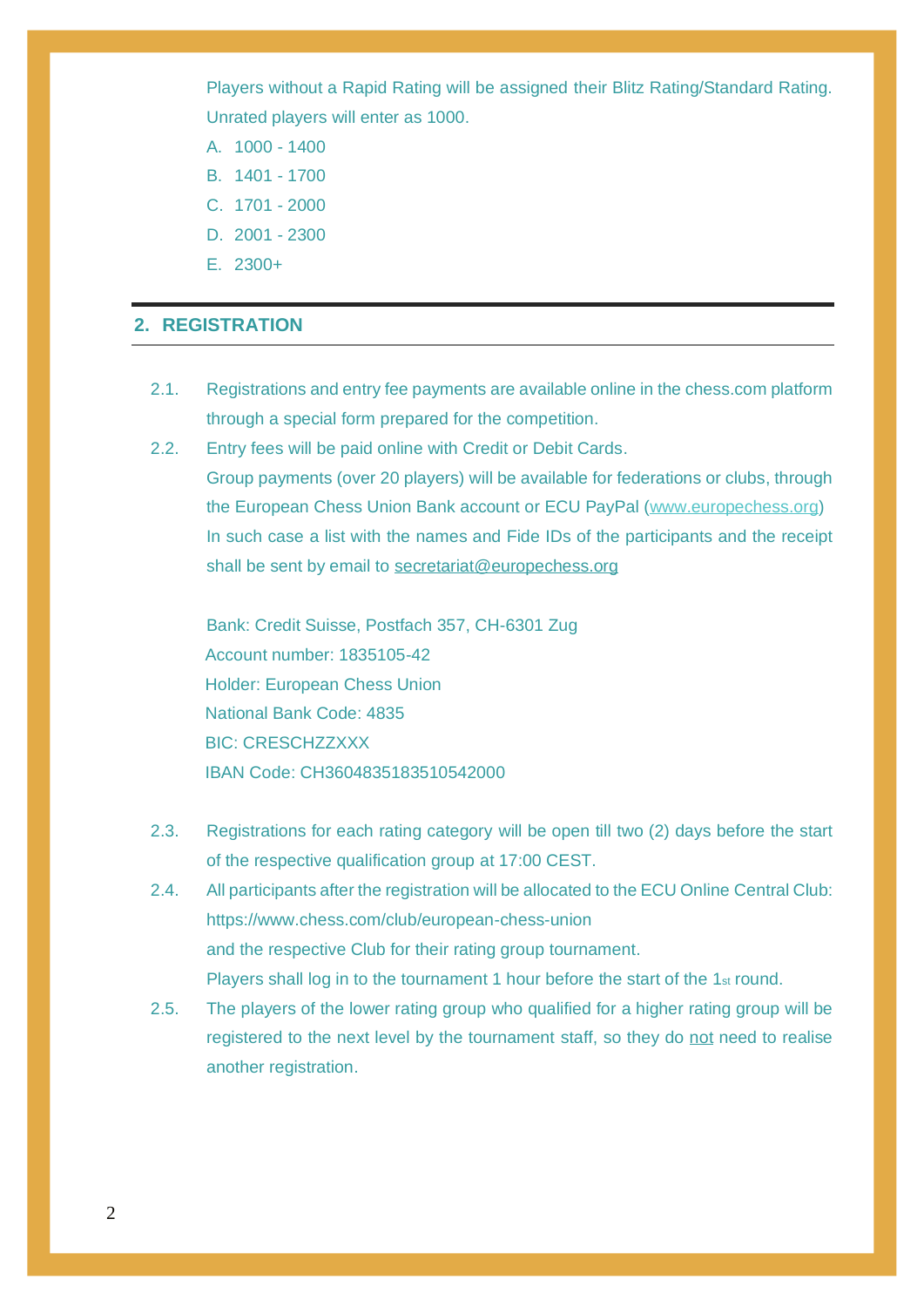## **3. SYSTEM OF PLAY - ADDITIONAL RULES**

|  | 3.1. | <b>Swiss System for all rating groups</b>                                              |
|--|------|----------------------------------------------------------------------------------------|
|  |      | Day - 1 All groups: Qualification Stage, 7 rounds, minimum 250 qualifiers              |
|  |      | to the final stage.                                                                    |
|  |      | Day - 2 Final Stage, 8 rounds, 250 players.                                            |
|  |      | <b>Rating Group 2300+</b>                                                              |
|  |      | Grand Prix System (sum of points in two Swiss events of 8 games), 12 qualifiers.       |
|  |      | Knockout Top 16 - two games 12 qualifiers + 4 invitees                                 |
|  |      | Drawing of lots for the 1 <sub>st</sub> game colour will be made by the Chief Arbiter. |
|  |      | The 4 semi-finalists will play for positions $1 - 4$ .                                 |
|  | 3.2. | Time Control: 10 min + 2 sec bonus increment                                           |
|  | 3.3. | Pairing System - FIDE Swiss / Chess.com Algorithm                                      |
|  | 3.4. | <b>Tiebreaks</b>                                                                       |
|  |      | <b>All groups:</b>                                                                     |
|  |      | a. Sonneborn-Berger of Day 2 - Final Stage                                             |
|  |      | b. Best overall score from both days                                                   |
|  |      | c. Sonneborn-Berger of Day 1 - Qualification Stage                                     |
|  |      | Group 2300+ for the Qualification Stage                                                |
|  |      | a. Best overall score from both days                                                   |
|  |      | b. Sonneborn-Berger of Day 1 + Day 2                                                   |
|  |      | Top16                                                                                  |
|  |      | In case of tie after the 2 games, one Armageddon Blitz Game shall be played:           |
|  |      | 5/4 minutes, no time increment, the black player qualifies if the game is drawn.       |
|  |      | The tiebreak criteria will be calculated by European Chess Union and the final         |
|  |      | standings of qualification and final stages will be published in chess-results and in  |
|  |      | ECU website: www.europechess.org. The final standings as appear in chess.com           |

tournaments standings tables are not valid for the European Online Chess Championship.

- 3.5. The 50-move rule is automatically awarded as a draw by the server, as is a threefold repetition. None of these will need to be claimed by the player.
	- a. K+N vs K+N, b. K+N vs. K+B, c. K+N vs. K, d. K+N+N vs. K, e. K+B vs. K, f. K+B vs. K+B are automatically considered a draw by the server.
- 3.6. Each player of Top16 will be required to play with camera & audio on video ZOOM call during the knockout stage, with their face and large background in full view and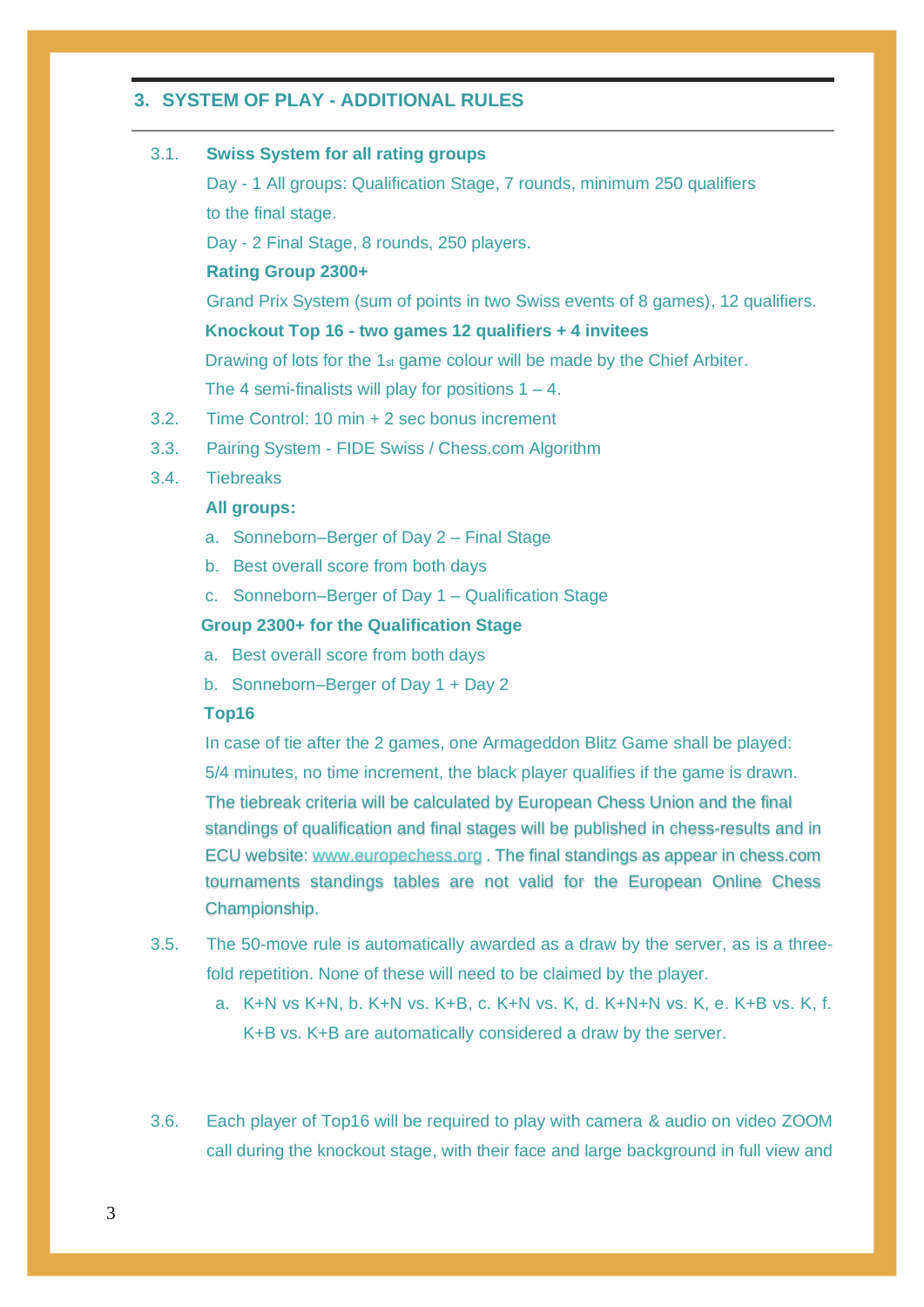with adequate lighting. Participants should be prepared to join a ZOOM call for proctoring at arbiter's decision: this request may be made between rounds via direct chat by a tournament staff member.

- 3.7. Server failure/downtime: In the event of a server failure or malfunction during the course ECU and Chess.com will take appropriate action accordingly:
- 3.7.a. In case that any tournament, in a qualification stage, gets interrupted with 4 or fewer completed rounds, the tournament will be rescheduled from 1st round within 24 hours. If any tournament in a qualification stage has completed 5 or more rounds, the final standings shall remain, and the tournament will not be rescheduled.
- 3.7.b. In case that any tournament, in a final stage, gets interrupted with 6 or fewer completed rounds, the tournament will be rescheduled from  $1_{st}$  round within 24 hours. If any tournament in a final stage has completed 7 or more rounds, the final standing will remain, and the tournament will not be rescheduled.
- 3.7.c. In case the Top16 knockout tournament gets interrupted, it shall continue from the round it was interrupted. All completed games are valid.
- 3.8. Each Swiss tournament starts at the specific time and progresses through a series of rounds. This means that each player has to be online and registered for the tournament before the starting time! If a player is not online when the tournament begins, he won't be able to compete. After each round, players must wait, staying online, until all players finish their games before the next round begins (30 seconds after the end of the last game).
- 3.9 According to chess.com servers playing rules for rapid games, all players shall make their first move within one (1) minute from the start of the game. if a player appears idle on a single move for half of their total base time (5minutes, disregarding any increment) the server may once again declare the game Abandoned (Lost). For more details about chess.com server clock rules and disconnections here:
- 3.10 Players are not allowed to open a second window or connect through another device to chess.com while playing their tournament. The server automatically will disqualify them from the tournament.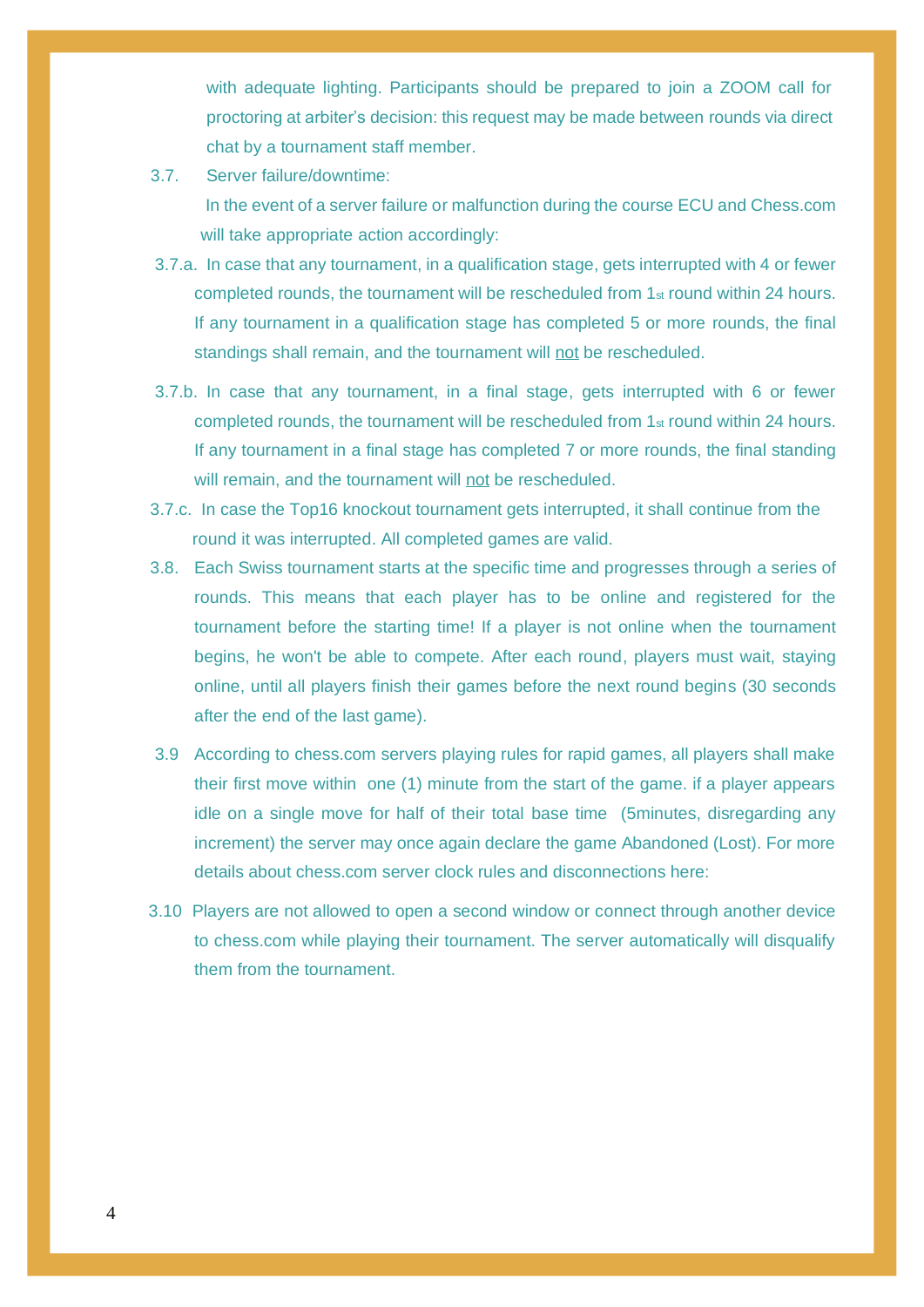| <b>4. SCHEDULE</b>        |                     | <b>RATING GROUP</b>                 |                             |                          |
|---------------------------|---------------------|-------------------------------------|-----------------------------|--------------------------|
| <b>Saturday</b>           | $16$ -May           | 1000 - 1400 - Qualification         | 7 rounds                    | 17:00 CEST               |
| <b>Sunday</b>             | 17-May              | 1000 - 1400 - Finals                | 8 rounds                    | 17:00 CEST               |
| <b>Tuesday</b>            | $19$ -May           | 1401 - 1700 - Qualification         | 7 rounds                    | 18:00 CEST               |
| Wednesday                 | 20-May              | 1401 - 1700 - Finals                | 8 rounds                    | 18:00 CEST               |
| Friday                    | $22$ -May           | 1701 - 2000 - Qualification         | 7 rounds                    | 18:00 CEST               |
| <b>Saturday</b>           | $23$ -May           | 1701 - 2000 - Finals                | 8 rounds                    | 17:00 CEST               |
| <b>Monday</b>             | $25$ -May           | 2001 - 2300 - Qualification         | 7 rounds                    | 18:00 CEST               |
| Tuesday                   | $26$ -May           | 2001 - 2300 - Finals                | 8 rounds                    | 18:00 CEST               |
| Friday                    | $29$ -May           | 2300+ Grand Prix                    | 8 rounds                    | <b>18:00 CEST</b>        |
| <b>Saturday</b><br>Sunday | $30$ -May<br>31-May | 2300+ Grand-Prix<br>Top 16 knockout | 8 rounds<br><b>Knockout</b> | 17:00 CEST<br>17:00 CEST |
|                           |                     |                                     |                             |                          |

## **5. FAIR PLAY - DISCLAIMER**

 By signing in the tournament any participant confirms to have read and accepted these regulations and especially the following:

- 5.1 All participants agree to abide by all rules and site policies stated at [Chess.com/legal](http://www.chess.com/legal)
- 5.2 The anti-cheating measures are based on Chess.com's resources. Throughout the European Online Championship, Chess.com's dedicated team of fair play professionals, computer scientists and statisticians will be working in coordination with their proprietary fair play detection technology to ensure that fair results are made for each game. You can find more information on Chess.com Fair Play and Cheat Detection Policy [here.](https://www.chess.com/article/view/chess-com-fair-play-and-cheat-detection)
- 5.3 All participants shall comply and co-operate with Chess.com Fair Play and Anti-cheating detection team. Players may be removed from the Championship at any time by final decision of the Chief Arbiter or the European Chess Union based on the consultation of fair play evaluation of Chess.com.
- 5.4 All participants winning a prize in each category will be additionally post-checked by the European Chess Union and can be disqualified and after once the tournament has concluded.
- 5.5 Any fair play actions taken against participants are in accordance with fair play policy of Chess.com including but not limited to statistical analysis and manual review. The ECU does not claim or acknowledge that such actions are evidence of unfair play. These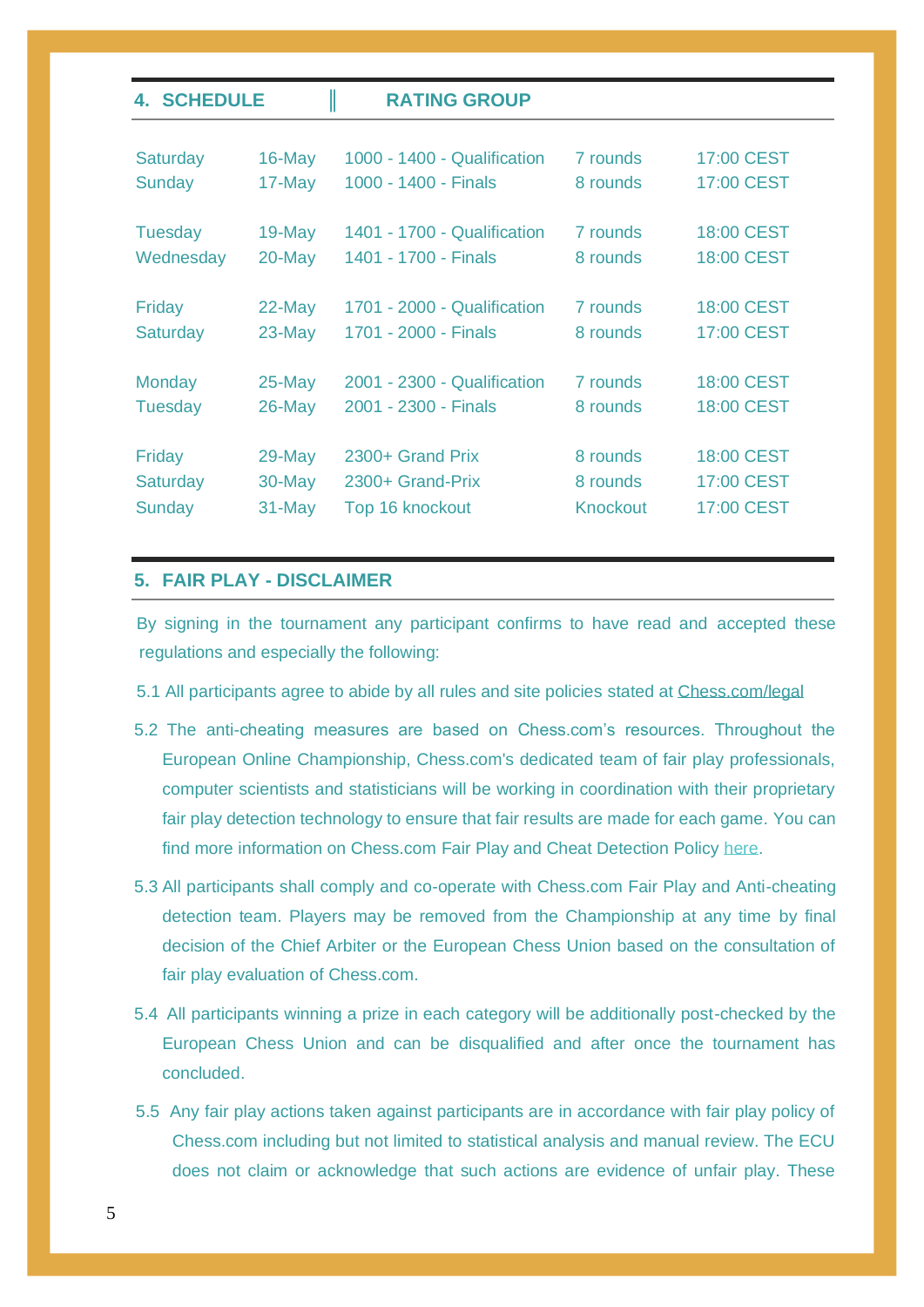actions are not considered by ECU as a reason for any sanctions in further ECU live events. However, if any player is considered in violation of Chess.com's fair play policies, they will be disqualified from the ECU Online events for 2 years starting from 1st June 2020 till 31st May 2022. All the players agree that they have no right to appeal the aforementioned actions either through arbitration, consultation or in a court of law within any jurisdiction.

- 5.6. Participants have no right to appeal for pairings made during the Championship.
- 5.7. European Chess Union or Chess.com have no any responsibility to technical problems arising to players during the games.
- 5.8. By registering in the Championship, players will not have the right to claim any financial compensation or redress related with the Championship.
- 5.9. Players that will qualify for the final stage of each rating category (250 players) and all players of 2300+ category shall play with cameras on in Zoom environment. Players will be divided in groups and they have to accept the Zoom call (link will be sent) 20 minutes before the start of each tournament and remain connected till the end under the observation of arbiters. Players U16 years old will have a separate private call including only them and an arbiter.
- 5.9.1. Players agree to turn on the "Share my Screen" function (in ZOOM) on request
- 5.9.2 Players have to download and install ZOOM Client for Meetings from the link below: https://zoom.us/download.
- 5.9.3 If a player is not logged into ZOOM chat at the published start time of the match or turns OFF the webcam could result in a loss of the game.
- 5.10. Streaming from any broadcast platforms including but not limited to Twitch,

YouTube or other international platforms is not permitted from participants during their tournament games. Players found streaming will be disqualified from the tournament no matter the round or the stage.

- 5.11. Players are required to turn off the Chess.com game chat during the tournament through their settings > live chess > allow chat (nobody). Players found with open Chess.com game chat will be disqualified from the tournament no matter the round or the stage.
	- 5.12 By competing in the event, each participant agrees that his/her real (legal) name will be shown in his/her personal card, while his/her games are in progress. This can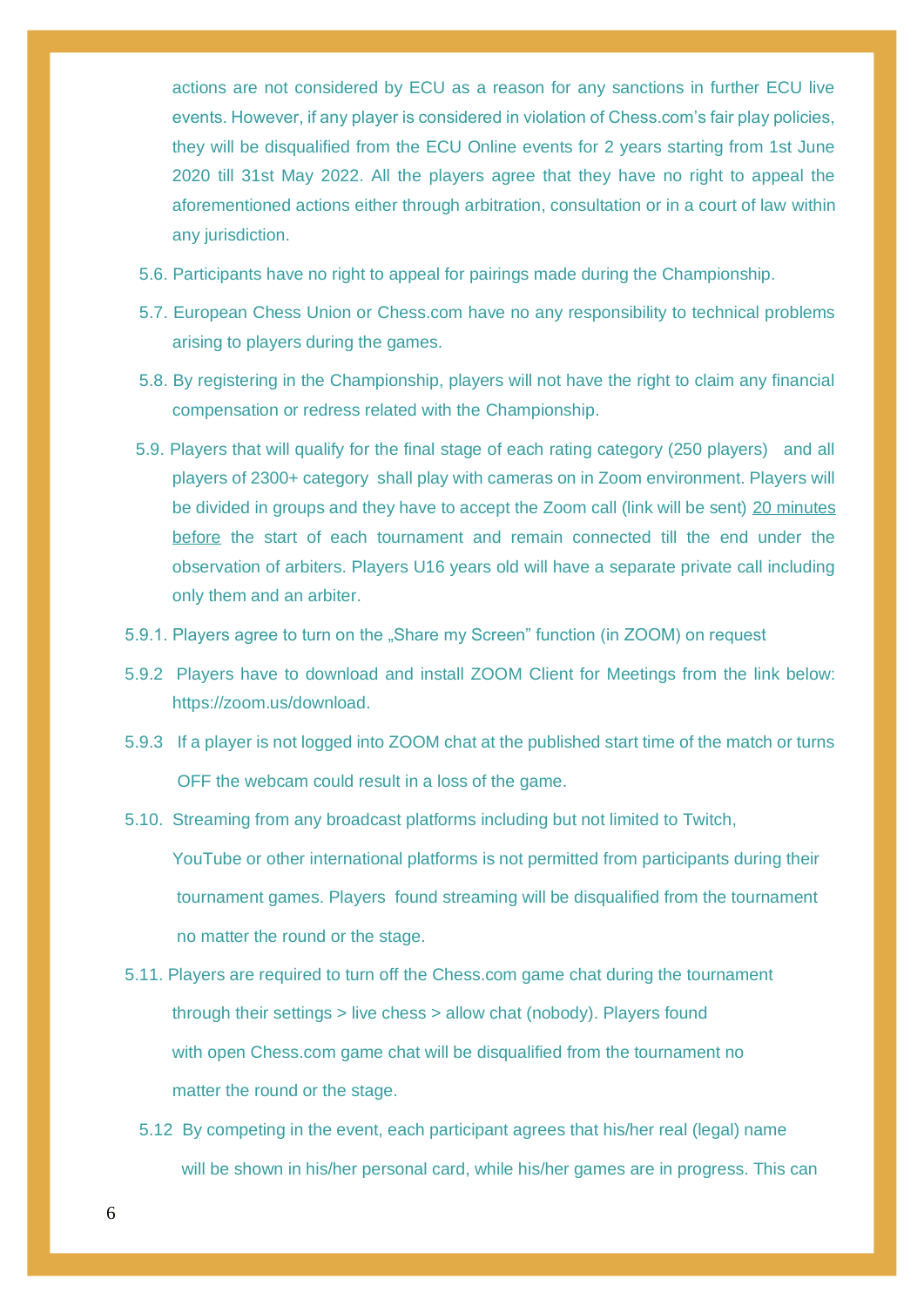be done via the Chess.com profile settings. Anonymous players accounts or accounts found to be using unreal names will either have their name changed by the tournament staff or be removed from the tournament. Players shall add their legal name through their settings/status.

- 5.13 Players are not allowed to change their "nickname" in chess.com after being registered in the tournament. Players that will change nickname after their registration could be disqualified from the tournament no matter the round or the stage.
- 5.14. European Chess Union has the right to change the schedule, update the regulations or decide for any matter that is not mentioned in the current regulations.

# **6. TOURNAMENT OFFICIALS**

Chief Arbiter: IA Tomasz Delega (POL) Deputy Chief Arbiter: IA Marco Biagoli (ITA) ECU Tournament Director: Mr. Petr Pisk (CZE)

## **7. TITLES – PRIZES - QUALIFIERS**

- 7.1. In each rating category the Winner is awarded the "European Online Chess Champion" title and the 1st Woman the "European Online Women's Chess Champion" title in the respective category. European Online Champions, Silver and Bronze medallists will receive a special ECU e-Certificate.
- 7.2. Every day, the names of the Qualifiers, Champions and prize-winners will be announced by the European Chess Union in the Chess.com tournament page and in the official ECU website: [europechess.org](https://www.europechess.org/) and ECU social media.

### 7.3. Prize list:

| Rating Category 1000 - 1400                                                          |
|--------------------------------------------------------------------------------------|
| 1st Player + 1st Woman Qualification for European Amateur Championship 2021          |
| 1st - 6th + 1st - 3rd players U1200 + 1st - 3rd Women - Diamond Membership/Chess.com |
| 1st - 20th + 4th-8th U1200 (25 players) simultaneous exhibition with GM              |
| 1st U10 and 1st GU10 Qualification for European Youth Championship 2020              |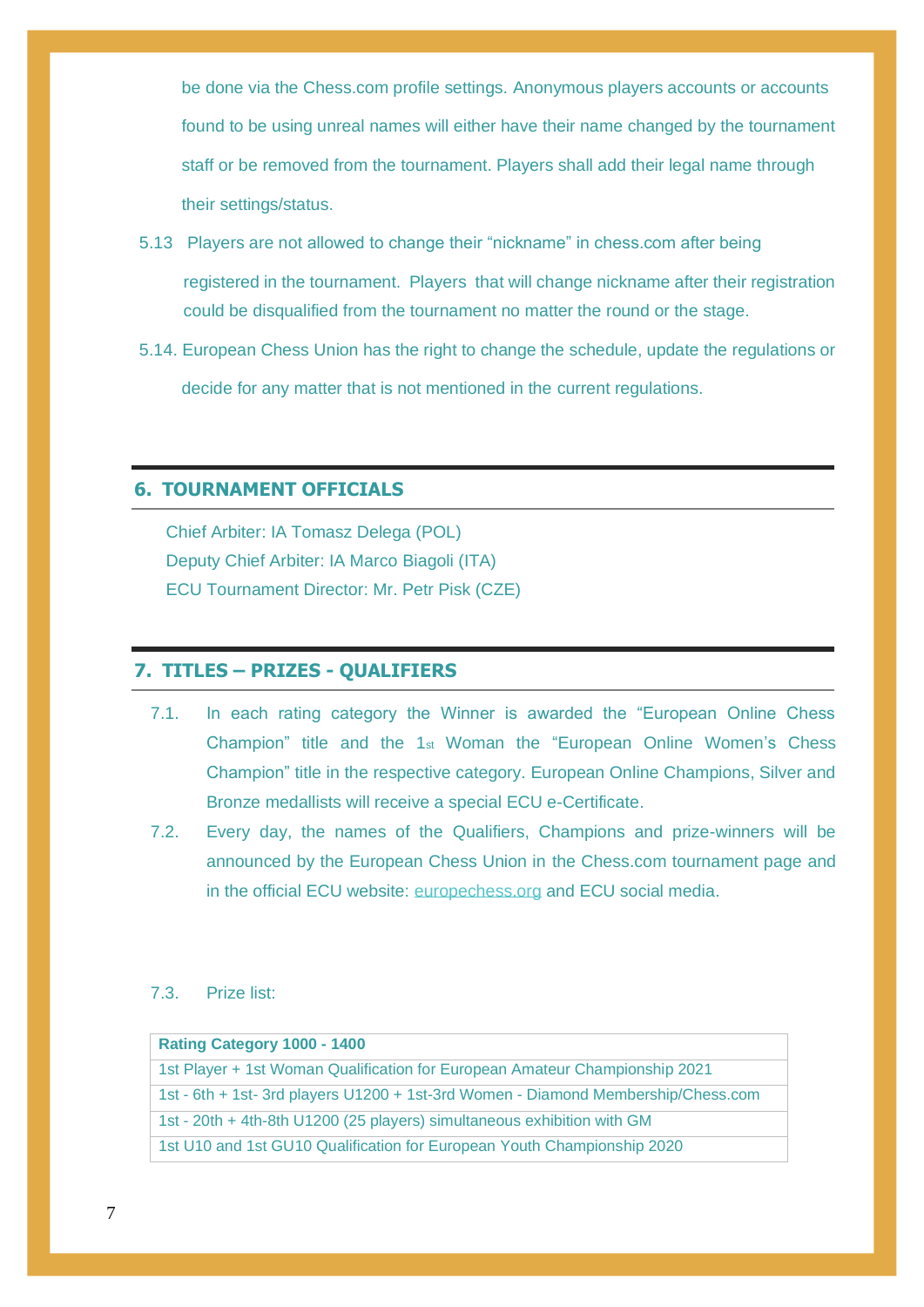100 Qualifiers to next Rating Level

#### **Rating Category 1401 - 1700**

1st Player + 1st Woman Qualification for European Amateur Championship 2021

1st - 6th + 1st- 3rd players U1550 + 1st-3rd Women Diamond Membership/Chess.com

1st - 20th + 4th-8th U1550 (25 players) simultaneous exhibition with GM

1st U12 and 1st GU12 Qualification for European Youth Championship 2020

100 Qualifiers to next Rating Level

#### **Rating Category 1701 - 2000**

1st Player + 1st Woman Qualification for European Amateur Championship 2021

1st - 6th + 1st- 3rd players U1850 + 1st-3rd Women Diamond Membership/Chess.com

1st - 20th + 4th-8th U1850 (25 players) simultaneous exhibition with GM

1st U14 and 1st GU14 Qualification for European Youth Championship 2020

100 Qualifiers to next Rating Level

#### **Rating Category 2001 - 2300**

1st Player + 1st Woman Qualification for European Amateur Championship 2021

1st - 6th + 1st- 3rd players U2150 + 1st-3rd Women Diamond Membership/Chess.com

1st - 20th + 4th-8th U2150 (25 players) simultaneous exhibition with GM

1st U16 and 1st GU16 Qualification for European Youth Championship 2020

1st Player O50 & 1st Women Senior O50 Qualification for European Seniors 2021

100 Qualifiers to next Rating Level

#### **Rating Category 2300+**

1st 1200 euros + Qualification for European Championship 2020

2nd 800 euros + Qualification for European Championship 2020

3rd 700 euros + Qualification for European Championship 2020

4th 600 euros

5th - 8th 400 euros each players = 1600 euros

9th-16th - 300 euros each players = 2400

1st Woman 700 euros + Qualification for European Women Championship 2020

2nd Woman 500 euros

3rd Woman 300 euros

1st Player O50 Qualification for European Seniors 2021

1st U18 and 1st GU18 Qualification for European Youth Championship 2020

\*Qualifications Board and Lodging during the Championship\* 1/2 Double room in youth categories Single room for Open/Women/Senior Championships

In case of postponement of 2020 Championships, the qualification is valid for 2021.